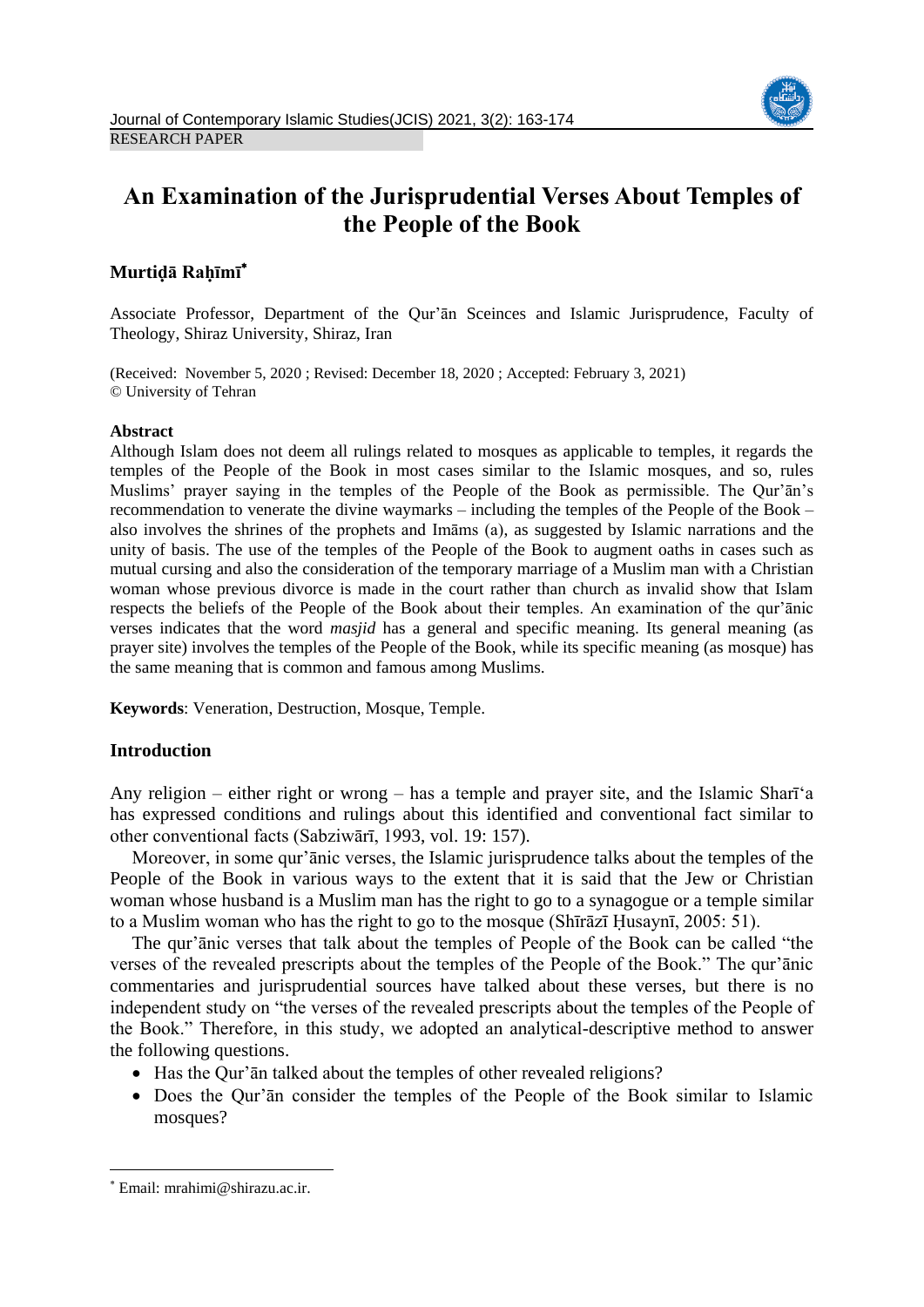- From the viewpoint of the Qur'an, is it permissible to damage or destroy the temples of the People of the Book?
- Is it permissible to say prayers in the temples of the People of the Book?

#### **The literal and terminological meanings of** *ma'bad* **(temple)**

The word "ma'ābid" is the plural form of "ma'bad" and means prayer site and also saying prayers (Wāsiṭī Zubaydī, 1993, vol. 5: 91), while its terminological meaning regards places where God is worshipped, such as mosque, synagogue, church, etc.

The People of the Book is a term in the Qur'ān that refers to those who believe in one of the three religions of Judaism, Christianity, or Zoroastrianism (Qur'ān 22:17). In the light of the verse "and those unto whom We gave the Scripture aforetime" (Qur'ān 29:47), there is no doubt in the fact that Jews and Christians are among the People of the Book. However, the consideration of Zoroastrianism as part of the People of the Book is disputed. Some jurisprudents have taken Zoroastrians as part of the People of the Book (Karakī, 1993, vol. 12: 390; Majlisī, 1990, 76; Narāqī, 2001, vol. 2: 335), but some Twelver Shī'a jurisprudents such as Shaykh Bahā'ī (Bahā'ī 'Āmilī, 1990: 46) and Sunnī jurisprudents such Shāfi'ī rely on the Prophetic narration "Treat them with the conventions of the People of the Book" (Sadūq, 1993, vol. 2: 53) and do not regard them as among the People of the Book, but rather call them "pseudo People of the Book" (Karakī, 1993, vol. 12: 391). In this article, we adopt the viewpoint of those who take Zoroastrians as part of the People of the Book.

#### **The temples of the People of the Book in the Qur'ān**

The Qur'ān repeatedly talks about temples including the temples of the People of the Book. The related themes are given and discussed in the following lines.

#### **The consideration of temples as divine waymarks**

The verse "… he who venerates the waymarks of Allāh, surely it is from the piety of the hearts" (Qur'ān 22:32) recommends the veneration of the divine waymarks. On the other hand, some Muslim jurisprudents rely on the verse "And who is more unjust than he who forbids that in places for the worship of Allāh, Allāh's name should be celebrated?-whose zeal is (in fact) to ruin them? It was not fitting that such should themselves enter them except in fear. For them there is nothing but disgrace in this world, and in the world to come, an exceeding torment" (Qur'ān 2:114) to assert that the divine waymarks are not limited to the Islamic ones. They points out that rejecting the invitation of prophets is necessarily illicit from the intellectual viewpoint, and the destruction of the temples of all religions is incorrect because they are places in which God is celebrated. The reason is that the word "masājid" in this verse is not the terminological meaning of this term (i.e., Islamic mosque), but rather, it regards the general meaning as the worshipping place, which involves the temples of other religions as well (Balāghī Najafī, 1999, vol. 1: 118; Miyānjī Malikī, 1980: 200).

Confirming the foregoing claim on the inclusion of all temples - involving the temples of the People of the Book – in the meaning of the above-mentioned verse, Miyānjī (a Twelver Shī'a jurisprudent) says,

The verse is a general one and involves every temple, mosque, shrine, religious mansion, synagogue, monastery, and church in which God is celebrated day and night. It is not limited to masjid as a term common among Muslim jurisprudents [i.e., mosque]. The fight against monotheists and the rejection of the invitation of prophets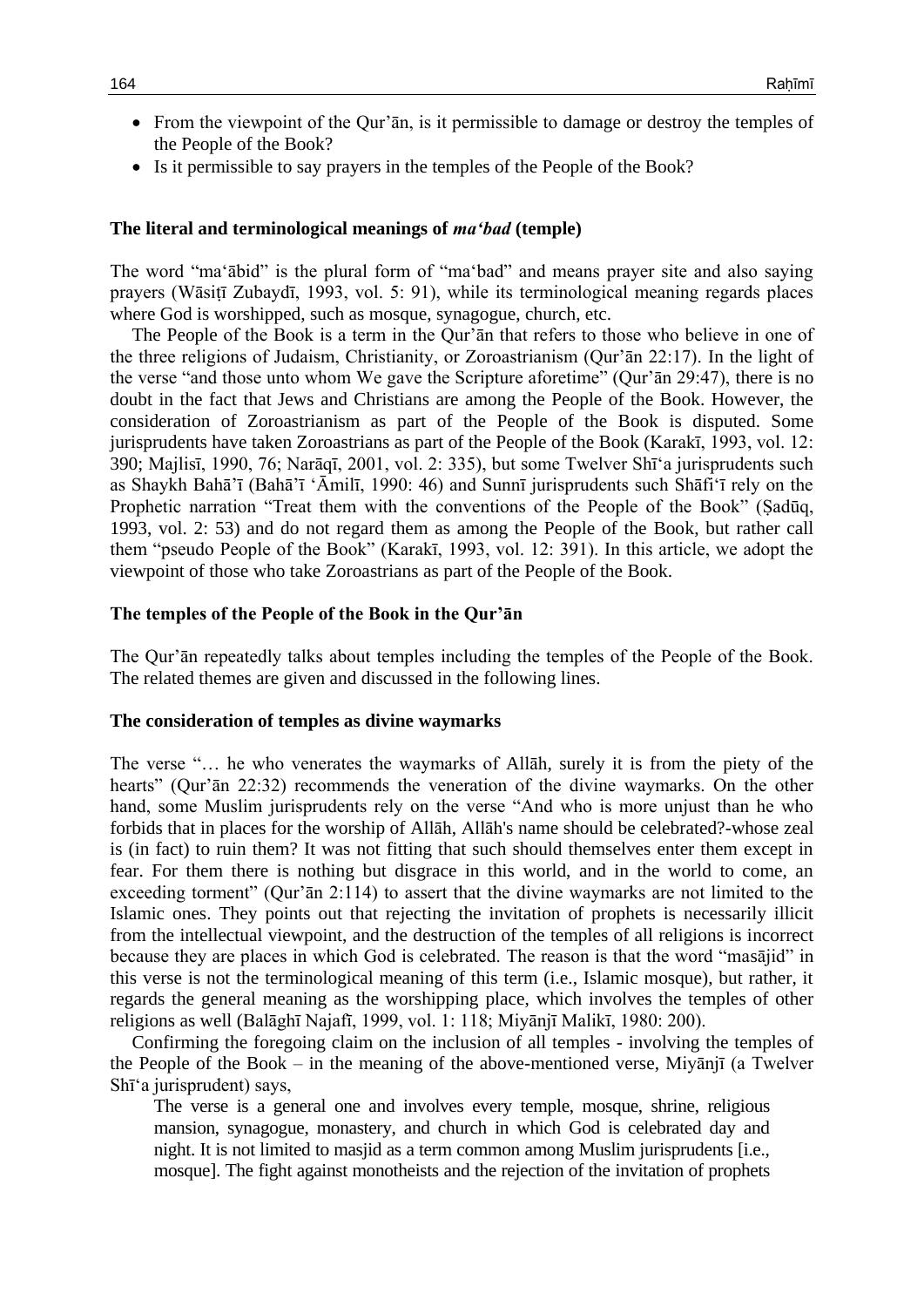is an evident, intellectually illicit act rather than a devotional one. Therefore, those who try to reject the waymarks and signs of the Unity of God (no matter what nation and religion they belong to), especially if they try to reject the Islamic and Shī'a waymarks and signs of the Unity of God and prevent people from worshipping God are among the most oppressive people" (Miyānjī Malikī, 1980: 200).

The reason for the consideration of preventing people from going to the places where God is worshipped – including the temples of the People of the Book – as an oppressive act is that oppression means not applying something in its right and appropriate place, and since temples and worshipping sites are for worshipping and remembering God, preventing people from worshipping God is a kind of oppression as it prevents something from happening in its right place. On the other hand, such an act is rejecting God and the rejection of God is accompanied by disbelief (Kāḍimī, n.d., vol. 1: 185).

One of the evidences that confirms the inclusion of the temples of the People of the Book by the Qur'ān 2:114 is that on the one hand, the verses before this verse talk about the People of the Book and on the other hand, based on one of the causes of revelation mentioned for this verse, the verse is revealed after the Romans destroyed Masjid al-Aqṣā and contaminated it (Baḥrānī, 1994, vol. 2: 48). Since the cause of revelation is not particularized, this cause of revelation and its related interpretation does not disagree with other possibilities such as prevention from Masjid al-Ḥarām and other worshipping sites. As a result, Bayḍāwī says, "The verse is generally about everyone who destroys a worshipping site or tries to close a place that is prepared for saying prayers, although it is [in the first place] revealed about Rome that fought against Bayt al-Muqaddas and killed its inhabitants" (Bayḍāwī , 1997, vol. 1: 102).

Based on the foregoing points, some Muslim scholars say, "The foregoing verse indicates that the destructions – of the worshipping sites that belong to the protected non-Muslims or disbelievers who have a peace treaty with Muslims – mentioned in this verse are not permissible" (Jaṣṣāṣ, 1985, vol. 5: 83). Moreover, this verse indicates that God is against corrupting and destroying the worshipping sites, because the signs of divine religion and its monuments should be preserved and should stay away from damage.

Some contemporary jurisprudents have deemed impermissible the destruction of the temples of the protected non-Muslims (that are controlled by them) unless under the conditions that are true for the destruction of an Islamic mosque (Bahjat, 2007, vol. 2: 222).

Some jurisprudents such as Shahīd Thānī have cast doubt against considering the Zoroastrian fire sites as temple and the possibility of using them in mutual cursing and oaths augmentation (Shahīd Thānī, 1993, vol. 10: 237). Nonetheless, we might rely on the verse "… he who venerates the waymarks of Allāh, surely it is from the piety of the hearts." (Qur'ān "32) to conclude the sacredness of such places because they are places at which God is celebrated (Mustafawī, 1982, vol. 6: 281). On the other hand, some jurisprudents have taken such worshipping sites as venerable like mosques (Bahjat, 2007, vol. 2: 99).

Some jurisprudents have said about the narration "God has set the earth as my worshipping site" (Majlisī, 1990, vol. 80: 277) that it means all worshipping sites of the earth; accordingly, one can say prayers at any point on the earth provided that it is not usurped or ritually impure (Quṭb Rāwandī, 1985, vol. 1: 98). Moreover, they have stipulated that using the building materials and instruments of the worshipping sites to develop one's own property is illicit (Ḥillī, 1990, vol. 1: 358). On the other hand, they have pointed out that using all or part of churches or synagogues in one's own property or as part of a road is illicit based on the foregoing verse, because it means destroying a prayer site and changing the usage of a religious endowment (Karakī, 1993, vol. 2: 154). Maḥmūd Shahābī says, "One of the seven points derived from this verse is the prohibition of the destruction of worshipping sites in any form that is considered by the common belief as destruction, including the destruction of the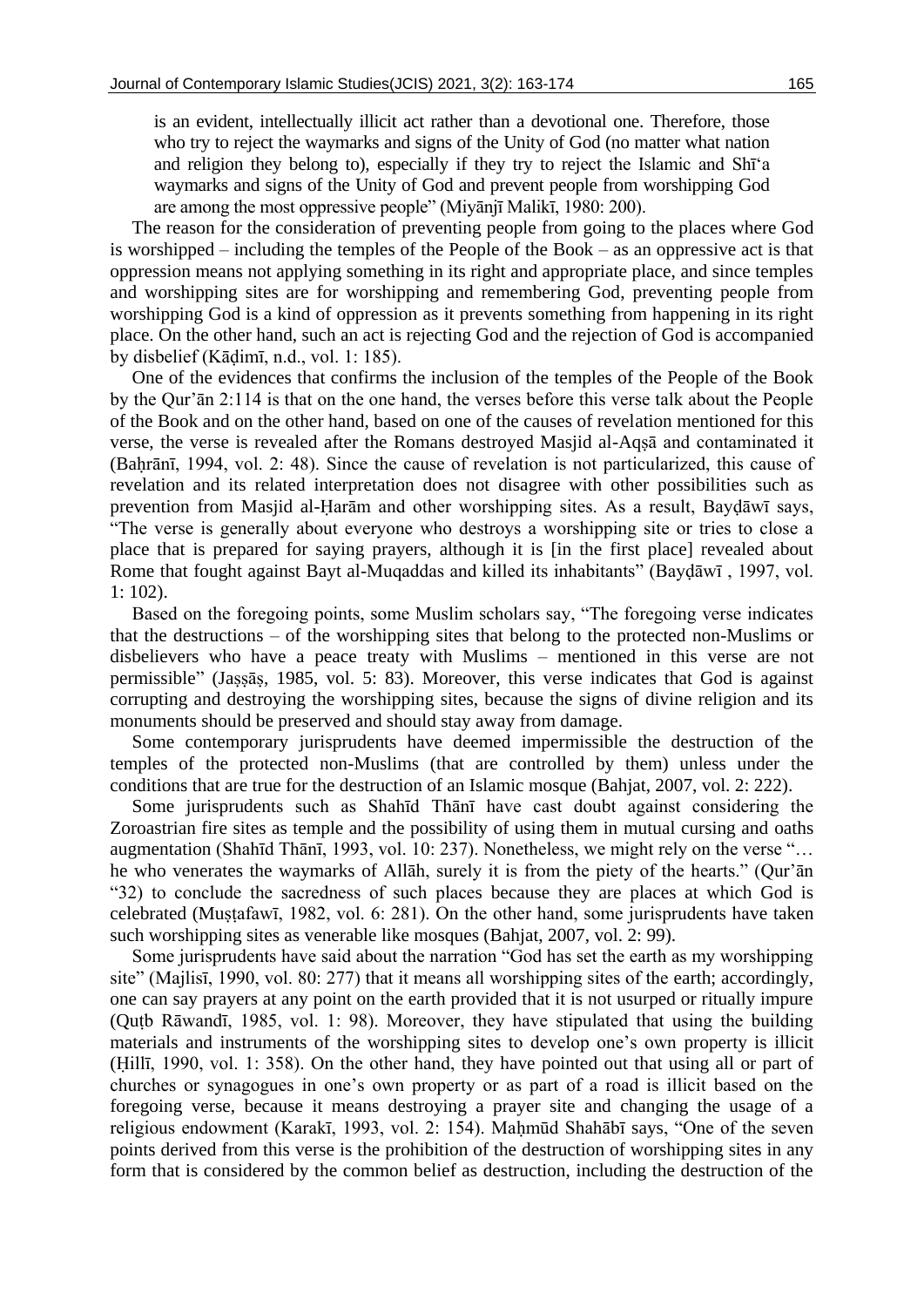wall, the removal of furniture, its dissolution, or the establishment of businesses in it that prevent and disagree with worshipping" (Shahābī, 1996, vol. 2: 25).

Some jurisprudents including Mīrzā Shīrāzī and Muḥammad Kāẓim Ṭabāṭabā'ī have said that although the temples of the People of the Book are not the same as the mosque, it is the most precautionary to avoid ritually polluting them (Najafī, 1994: 61). In other words, based on this view, the obligatory precaution ruling is that it is impermissible to ritually pollute the temples of disbelievers such as those of the Christians and Jews (Sabziwārī, n.d.: 72 & 648). Even if we rule for the non-obligation of purifying the foregoing temples due to the rejection of hardship principle, this does not mean that the ritual pollution of the temples of the People of the Book is permissible (Āmulī, 1986, vol. 3: 51-52), because ritually polluting the foregoing temples disagrees with the necessity of venerating God's waymarks (Qur'ān 22:32), which are deemed by some Muslim jurisprudents (Miyānjī Malikī, 1980: 200) to include the temples of the People of the Book.

In addition to the verse "And who is more unjust than he who forbids that in places for the worship of Allāh, Allāh's name should be celebrated?" other qur'ānic verses also call the temple of the People of the Book as masjid, e.g., "Exalted is He who carried His worshiper (Prophet Muhammad) to travel in the night from the Sacred Mosque to the Furthest Mosque which We have blessed around it so that We might show him some of Our signs. He is the Hearer, the Seer" (Qur'ān 17:1). Some exegetes have relied on the linguistic context to take "Masjid al-Aqṣā" to mean Bayt al-Muqaddas (in Jerusalem), and have said that since it is far from Masjid al-Ḥarām (Sacred Mosque), God has called it the Furthest Mosque (Ṭūsī, n.d., vol. 6: 446). As we know, at the time the Qur'ān was revealed, Masjid al-Aqṣā was a temple of the People of the Book.

Another verse in which the masjid is taken to mean temple is "Behold, they dispute among themselves as to their affair. (Some) said, 'Construct a building over them': Their Lord knows best about them: those who prevailed over their affair said, 'Let us surely build a place of worship over them.'" (Qur'ān 18:21). In this verse, masjid is used as a place of worshipping (Qurashī, 1992, vol. 3: 231). The assertion by 'Allāma Ṭabāṭabā'ī indicates the use of the word "masjid" to mean "temple" where he says,

It seems that the people of the city built a worshipping place on top of that cave, but alas, now there remains no remnant of that worshipping place over the cave and there is not observable even a ruin, not of a mosque, not a synagogue, nor any such building. The closest religious building that is seen in that area is a church that is nearly three kilometers away from the cave, and no indication can be found to relate to the cave. (Ṭabāṭabā'ī, 1996, vol. 13: 297)

In addition, Dakhīl 'Alī b. Muḥammad 'Alī says, "Masjid means a temple and a place for worshipping and prostrating to God. Some have said [that it means in this verse] a worshipping place in which the Companions of the Cave could say prayers when they wake up" (*Al-Wajīz fī tafsīr*: 389). Ṣādiqī Tihrānī says, "Due to their high status, the Companions of the Cave were entitled to have a mosque or temple built in their place" (Ṣādiqī Tihrānī, 1998: 299).

Another verse of the noble Qur'ān in which the word "masjid" might be taken to mean temple is the Qur'ān 72:18, "And the places of worship [masājid] are for Allāh (alone): So invoke not any one along with Allāh," as there are three possibilities in the concept of the word "masājid,"

1. Places in which people prostrate to God. The most perfect instance of suchlike places is the Sacred Mosque. Other instance concerns other mosques, and the most widespread instance regards all places in which the humans say prayers.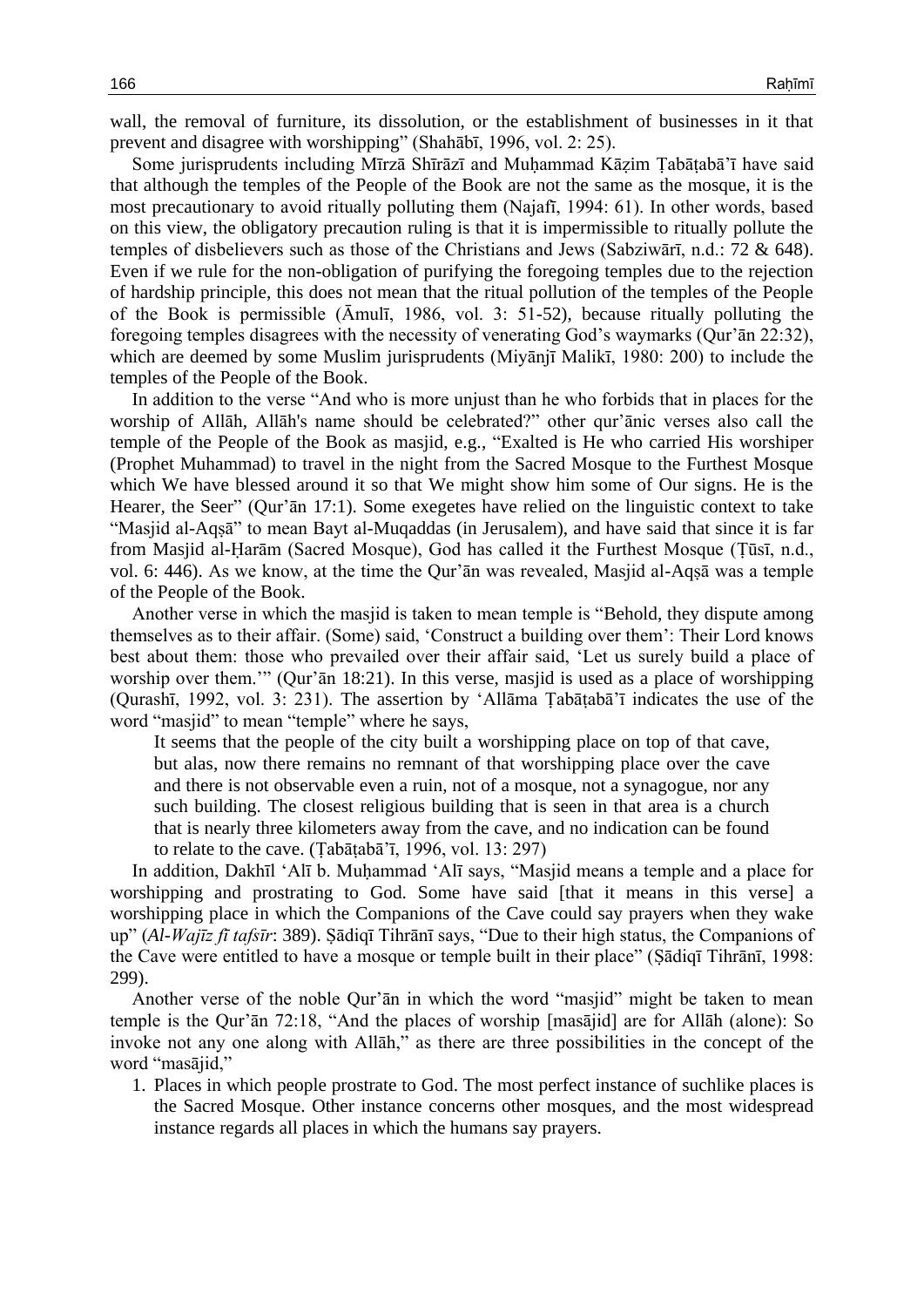- 2. The seven members of the human body that touch the ground when one prostrates; a narration from Imām Jawād (a) confirms this interpretation (Ḥurr 'Āmilī, 1989, vol. 28: 252).
- 3. Prostration should always be done to God. This interpretation is against the appearance of the verse, and there is no indication to prove it (Makārim Shīrāzī, 2000, vol. 19: 95- 96).

The best of these three interpretations is the first one, which suggests the use of the word "masjid" to mean worshipping place (which in turn includes the temples of the People of the Book).

Although the foregoing discussion suggested that the word "masjid" could be used to mean temple, the Qur'ān sometimes uses this word against the worshipping sites of the People of the Book. In suchlike cases, the word "masjid" simply means Muslims' mosque, e.g., "Did not Allāh check one set of people by means of another, there would surely have been pulled down monasteries, churches, synagogues, and mosques, in which the name of Allāh is commemorated in abundant measure" (Qur'ān 22:40), because the clause "in which the name of Allāh is commemorated in abundant measure" in the verse is a description that belongs to the Muslims' mosques. The reason is that compared to other worshipping places, there are more people gatherings in mosques. That is to say, the daily prayers are performed everyday several times in Muslims' mosques, but the gates of the worshipping sites of other religions are opened only in certain days such as Saturdays or merely in some days of the year (Makārim Shīrāzī, 2000, vol. 10: 358).

### **Verses that call temples in general as "God's houses"**

In some verses of the Qur'ān, worshipping sites are called God's houses no matter if those sites belong to Muslims or non-Muslims/the People of the Book, such as the verse "(Lit is such a Light) in houses, which Allāh hath permitted to be raised to honor; for the celebration, in them, of His name: In them is He glorified in the mornings and in the evenings, (again and again)" (Qur'ān 24:36).

There are different viewpoints about the meaning of "(Lit is such a Light) in houses, which Allāh hath permitted to be raised to honor," as follows.

- 1. Mosques: this stance is taken by Ibn 'Abbās and some others.
- 2. Bayt al-Muqaddas: This opinion is expressed by Ḥasan Baṣrī.
- 3. Other sites in which God is worshipped: This viewpoint is expressed by 'Ikrama (Ibn 'Arabī, n.d., vol. 3: 1389).

The assembling of these three viewpoints results in the inclusion of the temples of the People of the Book, because the qualities that are mentioned for the "houses" in this and the following verse confirm the third viewpoint. The qualities are as follows,

- 4. In them is He glorified in the mornings and in the evenings, (again and again) (Qur'ān 24:36)
- 5. By men whom neither traffic nor merchandise can divert from the Remembrance of Allāh, nor from regular Prayer, nor from the practice of regular Charity (Qur'ān 24:37)
- 6. Their (only) fear is for the Day when hearts and eyes will be transformed (in a world wholly new) (ibid)

These three viewpoints show that these houses are the same sites that are established following the order of God, are the sites for remembering God, and the Islamic facts and divine decrees disseminate from them; in addition to the mosques, the houses of God's prophets and saints, especially those of the Prophet (s) and 'Alī (a), are included in the third meaning (Makārim Shīrāzī, 1994, vol. 3: 299).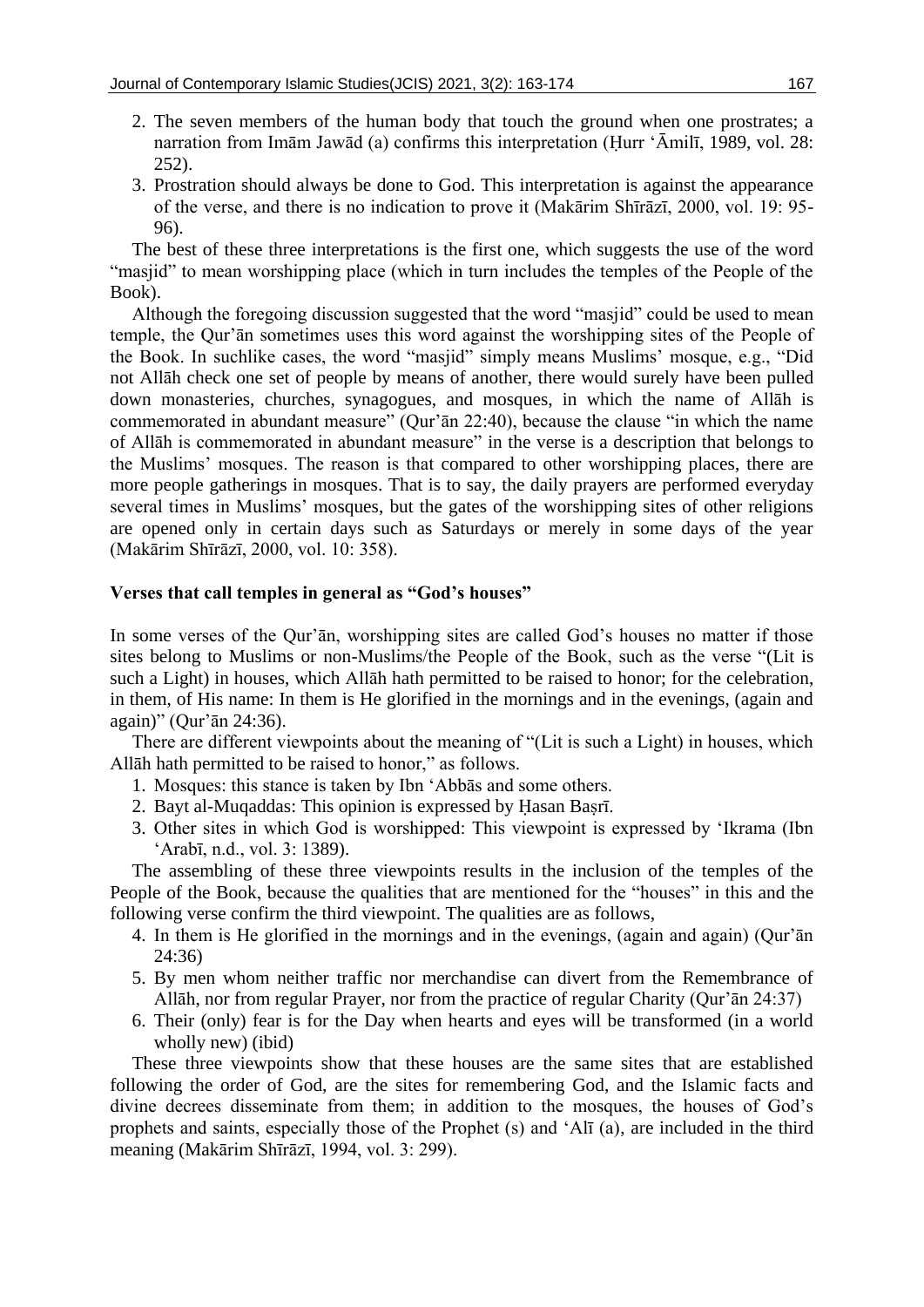Interpreting the phrase "in houses," some theologians have suggested a fourth viewpoint that regards "bayt" (house) as the heart. They assert that in the prophetic narration "Angels do not enter a house in which there is a dog" (Fayḍ Kāshānī, 1986, vol. 7: 458), the word "bayt" means house and the word "kalb" (dog) means greed (Rāghib Iṣfahānī, 1992: 65). That is, the angels do not enter a greedy heart.

One of the evidences that justifies the extensiveness of the verse and its inclusion of the temples of the People of the Book is that some jurisprudents have relied on this verse and the principle of the unity of basis – which here is the veneration of God's waymarks – to rule for the inclusion of Ḥusayniyyas in the meaning of the verse (Kalāntar, 1990, vol. 10: 11). On the other hand, as noted above, the veneration of the temples of the People of the Book is also recommended (Miyānjī Malikī, 1980: 200).

In the light of the foregoing interpretation, based on narrations, saying prayers in churches and synagogues is acceptable, as Imām Ṣādiq  $(a)$  – in response to a question – deemed saying prayers permissible in these temples even when the People of the Book are saying prayers in them and told the inquirer, "Haven't you read the verse 'Say: '"Everyone acts according to his own disposition: But your Lord knows best who it is that is best guided on the Way"'? [Qur'ān 17:84] Say your prayers while you face Qibla and do not pay attention to them" (Kulaynī, 1987, vol. 3: 388; Ṣadūq, 1993, vol. 1: 244). There is no difference in the accuracy of the obligatory and ritually recommended prayers said in these temples, although saying prayers in the mosque is more virtuous (Ḥurr 'Āmilī, 1989, vol. 5: 139).

The majority of early Shī'a jurisprudents have deemed Muslims' prayer saying in the temples of the People of the Book to be ritually disapproved (Gīlānī, 1989, vol. 1: 394); however, according to the stance taken by the majority of Shī'a scholars, saying prayers in these temples is not ritually disapproved (Najafī, 1984, vol. 8: 375). Some jurisprudents have attributed the ritual disapproval of saying prayers in synagogue to the existence of images in them rather than its synagogue-ness (Ḥillī, 1992, vol. 4: 328).

Some jurisprudents deem it ritually recommended to spray some water in the temples of the People of the Book if one doubts the purity of these places, although even in such doubted cases they are essentially ruled as pure (Ṭabāṭabā'ī Yazdī, 1989, vol. 1: 73). In case one does not doubt the purity of those temples, spraying water in them is not a ritually recommended act ('Arāqī, 2002: 408). This viewpoint is supported by some related narrations. It seems that the ritually recommended order to spray water might be due to one of the following reasons,

- 1. The spiritual impurity of these places: in this case, the ritual recommendation will be true even if one ascertains the sensory purity.
- 2. The impurity of the synagogue due to its synagogue-ness (essential)
- 3. Doubt in the accidental impurity of these places.

The possibility that the absolute majority of scholars might have accepted is the last one (Ṣadr, 1988, vol. 4: 66-67).

In response to the question "What is the ruling for saying prayers in the temples of the People of the Book?" Āyatullāh Makārim Shīrāzī says, "It has no problem" (Makārim Shīrāzī, 2000, vol. 3: 25). Likewise, Āyatullāh Fayyāḍ says, "Saying prayers in churches and synagogues is permissible without spraying water and even without asking for permission from the people in them, as is so in the Muslims' mosques" (Fayyāḍ Kābulī, n.d., vol. 3: 135).

It is mentioned in some narrations that the verse "(Lit is such a Light) in houses, which Allāh hath permitted to be raised to honor; for the celebration, in them, of His name: In them is He glorified in the mornings and in the evenings, (again and again)" (Qur'ān 24:36) refers to the prophets' houses. The house of Imām 'Alī (a) is also one of these houses (Baḥrānī, 1995, vol. 4: 73).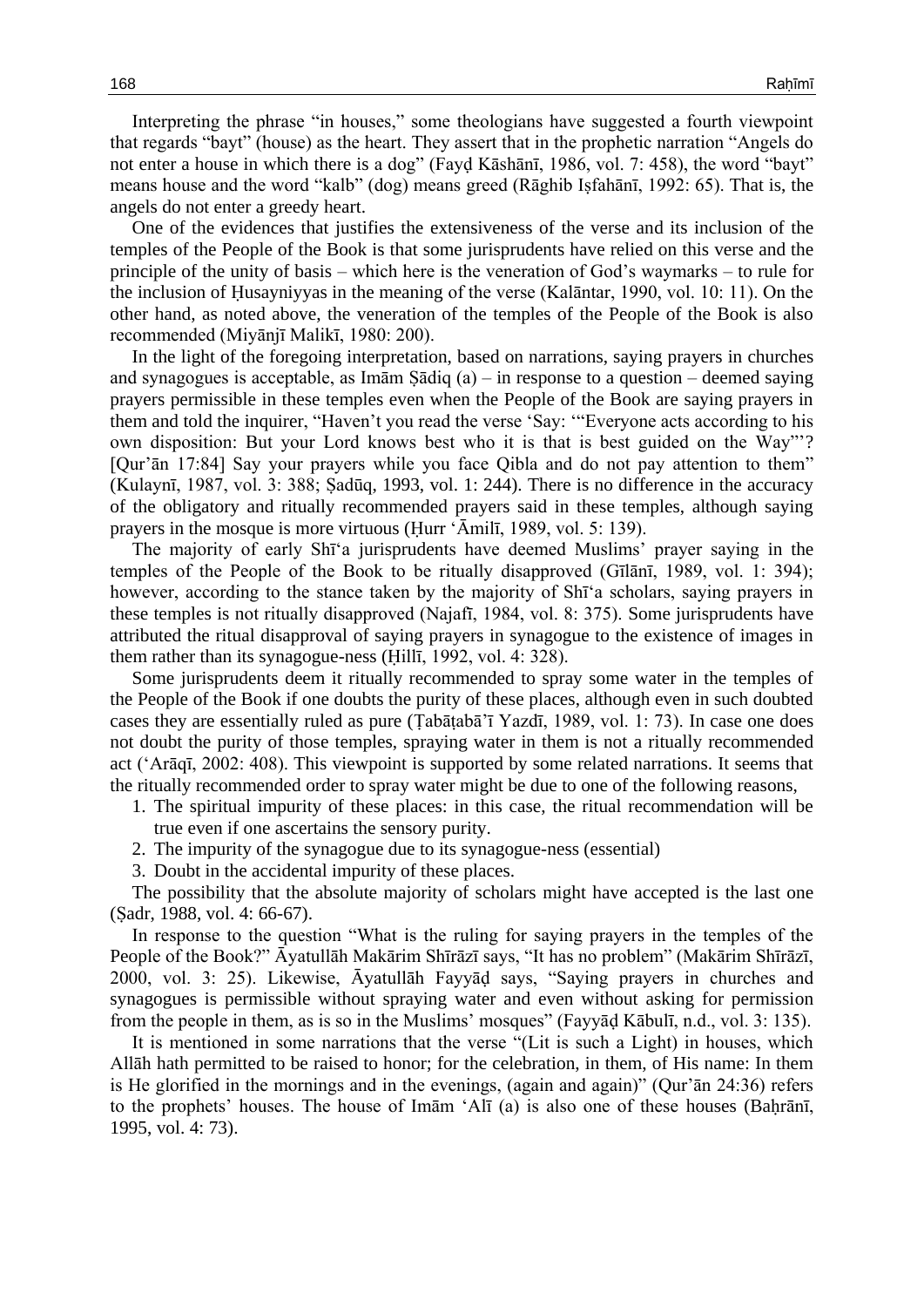## **The specific references to the temples in the Qur'ān**

The temples of the People of the Book are referred in the Qur'ān specifically with names such as "ṣawāmi'," "biya'," and "ṣalawāt." These are detailed in the following lines.

1. Ṣawāmi' is the plural form of ṣawmi'a (monastery).

2. Biya' is the plural form of bī'a (church).

Based on one viewpoint, both of these are Christian worshipping sites, because ṣawmi'a is used for Christian nuns and bī'a is used for the Christians residing in cities, as Ṭabrisī says, "Biya' are the Christian temples in cities and Ṣawāmi' are their temples in the mountains and plains" (Ṭabrisī, 1994, vol. 7: 139).

3. Ṣalawāt (Judaist synagogues) (ibid).

The verse "Did not Allāh check one set of people by means of another, there would surely have been pulled down monasteries, churches, synagogues, and mosques, in which the name of Allāh is commemorated in abundant measure" (Qur'ān 22:40) specifically refers to the temples of the People of the Book. In other words, it refers to the four monotheistic religions – even Zoroastrianism – because these religions have essentially been monotheistic.

Since monotheism has been the top common point among divine prophets and has a special importance, if monotheism and the worshipping centers of the followers of revealed religions are attacked by disbelievers, Muslims – according to the foregoing verse – have to expand their responsibility scope and defend monotheism and the worshipping sites of monotheistic religions.

Based on the foregoing verse, if God does not prevent the attacks of some humans to others, all worshipping sites will be destroyed, including the Judaist synagogues, Sūfī centers, and Islamic mosques. In other words, attacks to the worshipping sites and other places prevent everyone from worshipping God freely. Therefore, one of the benefits and reasons of the holy struggle is the preservation of worshipping sites. As Master Muṭahharī says,

It seems as if here the addressees are priests who deem religion and holy struggle as opposite and ask that if it is religion, what the holy struggle means here. The Qur'ān says [to priests] that if holy struggles did not exist to repel the corruptions, your temple also did not exist. The Christian prayer site, the Judaist prayer site, the Zoroastrian prayer site, the Islamic prayer site, and all prayer sites in general owe their existence to holy struggles and defenses. Otherwise, always the evil and corrupt people who exist in the society – those who are not bound to any conscience or faith – start acting, and [some expect that] we [just] say religion is against these acts [but do not take any practical measures]! This is the same concept in the saying, "They have unleashed the dog and have kept the stone frozen"; they say that keep the stones frozen and unleash the dog [so that stones cannot be taken and used to repel the dogs] (Muṭahharī, 2005, vol. 25: 275).

Based on the foregoing discussion, some Muslims scientists have said, "The foregoing verse indicates that it is impermissible to destroy the foregoing places that belong to the protected non-Muslims or the ones who have a peace treaty with Muslims" (Jaṣṣāṣ, 1985, vol. 5: 83). Moreover, the foregoing verse shows that God loathes the corruption and destruction of the prayer sites, because the waymarks of His religion and its monuments should be preserved and stay away from damage.

Some believe the foregoing verse (Qur'ān 22:40) is related to the past time and expresses the need to defend the prayer sites of the time of Prophet Moses (a), Prophet Jesus (a), and Prophet Muḥammad (s), but does not include Muslims' defense of the temples of the People of the Book in the present time (Ṭabrisī, 1994, vol. 7: 139). However, the correct viewpoint is that the verse is not limited to the necessity of defending the temples of the People of the Book in the past, because the generality of the verse and its addressing of the present-day Muslims refer to the necessity of defending the temples of the People of the Book in the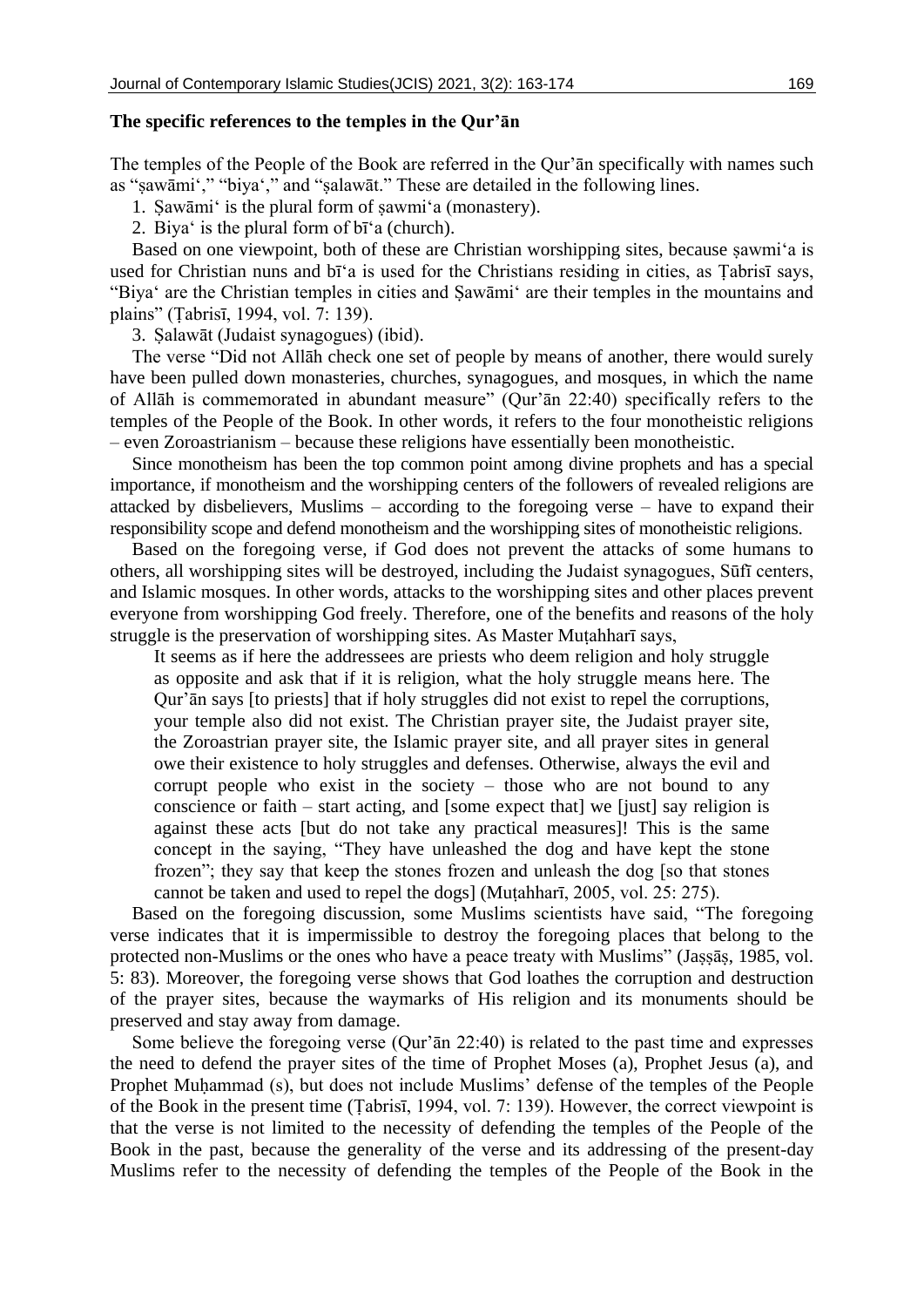present-day. Pertinent to this discussion is the assertion of 'Allāma Ṭabāṭabā'ī. After expressing that the verse is to legislate the holy struggle and fighting, the clause "Did not Allāh check one set of people by means of another" is general fighting, and repelling through fighting is the last step taken in this regard, he says, "The reason for the order of fighting is to protect the religious community from enemies that try with all their strength to put off the light of God; if there was not holy struggle and fighting, the religious prayer sites and divine waymarks would be destroyed and worshipping and rituals would be exterminated" (Ṭabāṭabā'ī, 1996, vol. 14: 386).

The order to defend the People of the Book and their temples is general and includes the present-day temples, too. Rashīd Riḍā says in this regard,

The second intention for the legislation of war in Islam is supporting all divine religions when they are attacked, and the noble verse "Did not Allāh check one set of people by means of another" implies this. If God did not allow for such a defense, all prayer sites in which God is worshipped – such as the Christian monasteries, Judaist synagogues, and Islamic mosques would be exterminated due to the oppression of idolaters and deniers of the temples. It is a general religious principle that stipulates freedom of religions and implies Muslims' support of the prayer sites of religions" (Rashīd Riḍā, 1993, vol. 11: 280).

Some have taken the word bī'a (whose plural form is biya') as the Christians' temples (Farāhīdī, 1990, vol. 2: 265; Fayḍ Kāshānī, 1986, vol. 12: 59; Ibn Manẓūr, 1993, vol. 8: 26; Karakī, 1993, vol. 2: 154; Ṣāḥib b. 'Ubbād, 1993, vol. 2: 178). On the other hand, one author has relied on Al-Munjid to interpretation bī'a as referring to the Christian and Judaist temples (Wujdānī, 2005, vol. 2: 156). Some have talked about a third viewpoint, which states that the word bī'a regards the small temples of both religions, as mosque is so for Muslims (Gīlānī, 1989, vol. 1: 398). In addition, Ṭabrisī says, "Biy'a are Christian churches in cities and sawāmi' are their temples in the mountains and plains" (Tabrisī, 1994, vol. 7: 139).

There has been disagreement among scholars about the implication of the word kanīsa (whose plural form is Kanā'is). Some have taken it to mean Judaist synagogue, some others have deemed it as the Christians' prayer site, and still others have considered it to generally mean the prayer site of the disbelievers (Wāsiṭī Zubaydī, 1993, vol. 8: 450). In addition, some other scholars have said that kanīsa includes the large Judaist and Christian temples and is like a principal mosque for Muslims (Gīlānī, 1989, vol. 1: 398).

Considering the foregoing verse, it seems that these two words are used only for the Judaist and Christian mosques and the viewpoint that takes them as referring to the disbelievers' temples in general is incorrect, because in the Shī'a jurisprudence, the rulings about the Judaist and Christian temples are not different.

Based on the interpretation of Ibn 'Abbās and Ibn Jinī, the word "ṣalawāt" in this verse refers to the Judaist synagogues (Wāsitī Zubaydī, 1993, vol. 19: 608), because it has been taken from the word "ṣalūtā" in Hebrew language, which means prayer site; however, Arabs have used it figuratively to mean prayer due to the attribution of the meaning of the place name to the mood (Hasani, 1991: 33).

The People of the Book have conditioned some issues to be done only at their temples. For example, according to the Christian viewpoint, the marriage and divorce of the Christians must be done at the church. Because of this condition, some Muslims jurisprudents have deemed impermissible the temporary marriage of a Muslim man with a divorced Christian woman whose divorce has been done at the court rather than the church (Bahjat, 2007, vol. 7: 236).

One of the uses of the temples of the People of the Book is that they can be used to augment the oaths made by the People of the Book (Hāshimī, 2005, vol. 2: 549).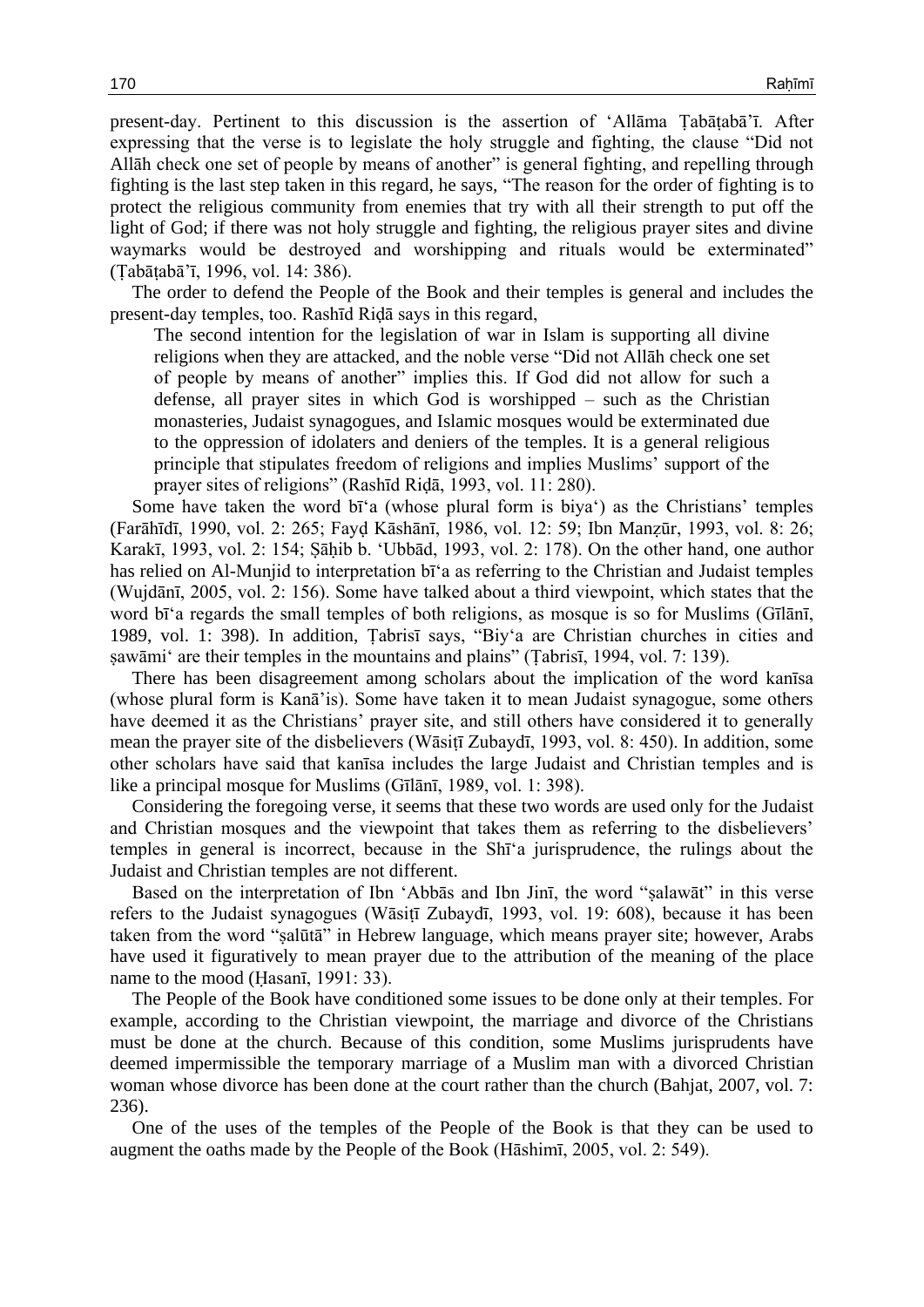The mutual cursing with the People of the Book should also be done at a place believed by them as magnificent, such as the church, synagogue, and fire site (Ṭūsī, 2009, vol. 5: 198).

One of the terms related to the temples of the People of the Book that is specifically mentioned in the Qur'ān is "mahārib" (the plural form of mihrāb). This word is used only once in the verse "They worked for him as he desired, (making) arches, images …" (Qur'ān 34:13). This verse indicates that the jinni made beautiful arches and temples as well as various utensils such as very large trays and pots for Prophet Solomon (a) (Makārim Shīrāzī, 1994, vol. 13: 476).

Some specialists of "the verses of the revealed prescripts" have relied on this verse to assert that the images that were used in the temples before the advent of Islam were permissible, but those images have become forbidden after the advent of Islam due to some narrations (Jaṣṣāṣ, 1985, vol. 5: 246). However, this viewpoint is not congruent with narrations from Imāms (a) who have taken the word "images" here to mean the images of trees (Barqī, 1993, vol. 2: 458). In the latter set of narrations, the word "images" in the verse is considered as the images of trees and similar images (that are permissible) rather than the images of men and women (or flesh and blood ones, indeed).

Some Muslim jurisprudents have relied on the foregoing verse to rule that saying prayers while wearing clothes with animal images on them is ritually disapproved (Baḥrānī Āl Safūr, 1985, vol. 7: 149).

One of the narrations that prohibit making images is a narration transmitted by Ibn 'Abbās from the Prophet (s) that says, "The residence place of anyone who makes an image is the Hell. In return for any image he makes, an animal is set for him to torture him in the Hell. If he has to make the image, he might make the images of trees and inanimate beings" (Barqī, 1993, vol. 2: 618).

Despite the permissibility of making images of trees and inanimate beings on prayer sites, this does not imply that saying prayers in such a place is not ritually disapproved.

The word "maḥārīb" (as the plural form of miḥrāb (arch)) means either the worshipping site or the fighting place; the latter meaning is derived from the name of special places made on the top of castles for defense (Qarā'atī, 2005, vol. 9: 429). The word "maḥārīb" has also been used to mean mosques; in this case, mosques are called so because they are the place one fights against the Devil and evil-prompting self (Mudarrisī, 1999, vol. 10: 343).

The meaning of the word "miḥrāb" might come from the point that the human should be harīb (salīb) in mihrāb; i.e., he should remove any mental engagement with mundane affairs and any mental distractions from himself. Some have said that the mihrāb of a house entrance should be on top of the house; then, when mosques were considered as prayer sites, the top of the mosques was called miḥrāb. Some others have asserted that miḥrāb has been originally exclusive to the mosques, and the top part of houses was called mihrāb following the mosques. Still others have suggested that the word "mahārīb" in the foregoing verse is something called "madhbaḥ" by the People of the Book, which is located at the front part of the temple and has a door that can be reached by a stairway; the people who are in the temple cannot see the people who are in miḥrāb (Ṭabāṭabā'ī, 1996, vol. 3: 174).

#### **Muslims' last will made for the temples of the People of the Book**

Considering the verse "The alms are only for the poor and the needy, and those who collect them, and those whose hearts are to be reconciled, and to free the captives and the debtors, and for the cause of Allāh, and (for) the wayfarer; a duty imposed by Allāh. Allāh is Knower, Wise" (Qur'ān 9:60), some Muslim jurisprudents have deemed it permissible for Muslims to make their will for the temples of the People of the Book in order to reconcile the hearts. 'Allāma Ḥillī says in this regard,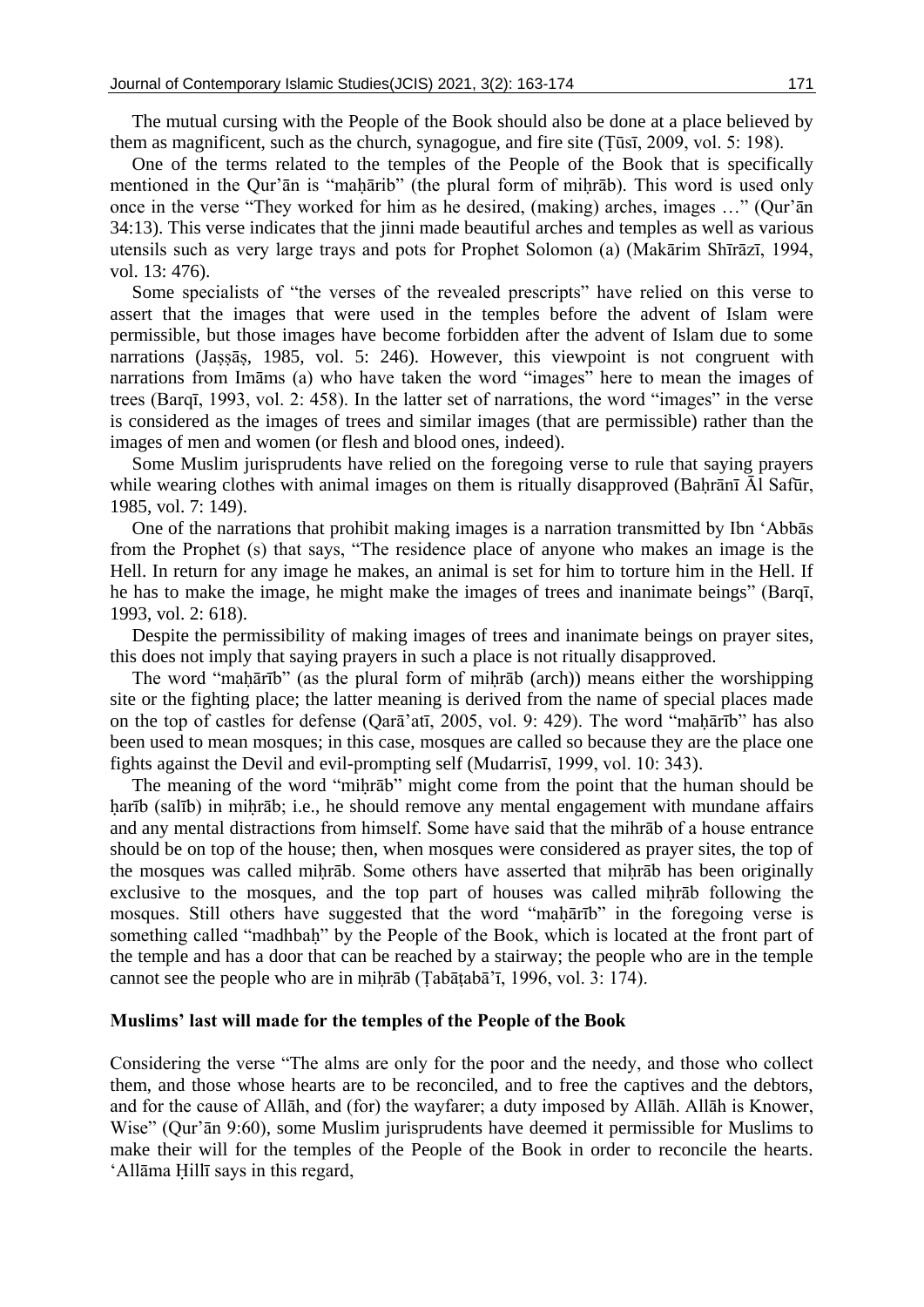If a Muslim designates a property in his will to be given to synagogues, churches, the Torah and the Bible, or an oppressor (in order to help the oppressor), his/her will is not effective and it is not permissible to enforce it. [However,] it is permissible for a Muslim to make his will for the temples of the People of the Book in order to reconcile their hearts (Ḥillī, 1999, vol. 3: 35).

Some jurisprudents have conditioned the impermissibility of making the will for the temples of the People of the Book to the point that a Muslim takes the responsibility of enforcing it (Ḥillī, 1990, vol. 2: 507). This assertion shows that the will made by the People of the Book for their own temples (if a member of the People of the Book is responsible for its enforcement) is permissible.

#### **Conclusion**

The stance of Islam toward the temples of the People of the Book indicates that although it distinguishes the mosque and the temple with regard to some rules and does not consider some rules that are applicable to mosques as applicable to the temples, it looks to temples in many cases in a way similar to the mosques.

The viewpoint of Islam about defending temples – that is pointed out in some verses – and its recommendation for the veneration of religious waymarks such as the temples of the People of the Book reveal that from the viewpoint of Islam, the temples have a great importance because they are places in which God is worshipped. As a result, it is regarded acceptable for Muslims to say prayers in the temples of the People of the Book.

The word "masjid" is used as both a general and a specific term. In its general meaning, masjid mean a worshipping site and includes the temples of the People of the Book, but in its specific meaning, it only includes the common meaning among Muslims (i.e., mosque) and does not include the temples of the People of the Book. In the verses in which the names of the temples of the People of the Book – such as ṣawāmi', biya', and ṣalawāt – have been mentioned next to the word masjid, the latter is used in its specific meaning.

Although there are similarities between the temples of the People of the Book and the mosques of Muslims in some rules such as the necessity of their veneration, since God is worshipped in the mosques several times a day by many worshippers while the doors of the temples of the People of the Book are opened to the worshippers in few days in a year, mosques are more important.

The recommendations of Islam about Muslims' mosques and the temples of the People of the Book are derived from the necessity of venerating God's waymarks. This is not limited to Muslims' mosques and the temples of the People of the Book, but rather, due to the unity of basis and some narrations, it also includes the shrines of the prophets and Imāms (a).

The use of the temples of the People of the Book to augment oaths in some cases such as mutual cursing and the consideration of the divorce of the People of the Book done in a court rather than a church as invalid indicates that Islam respects the belief of the People of the Book about their temples.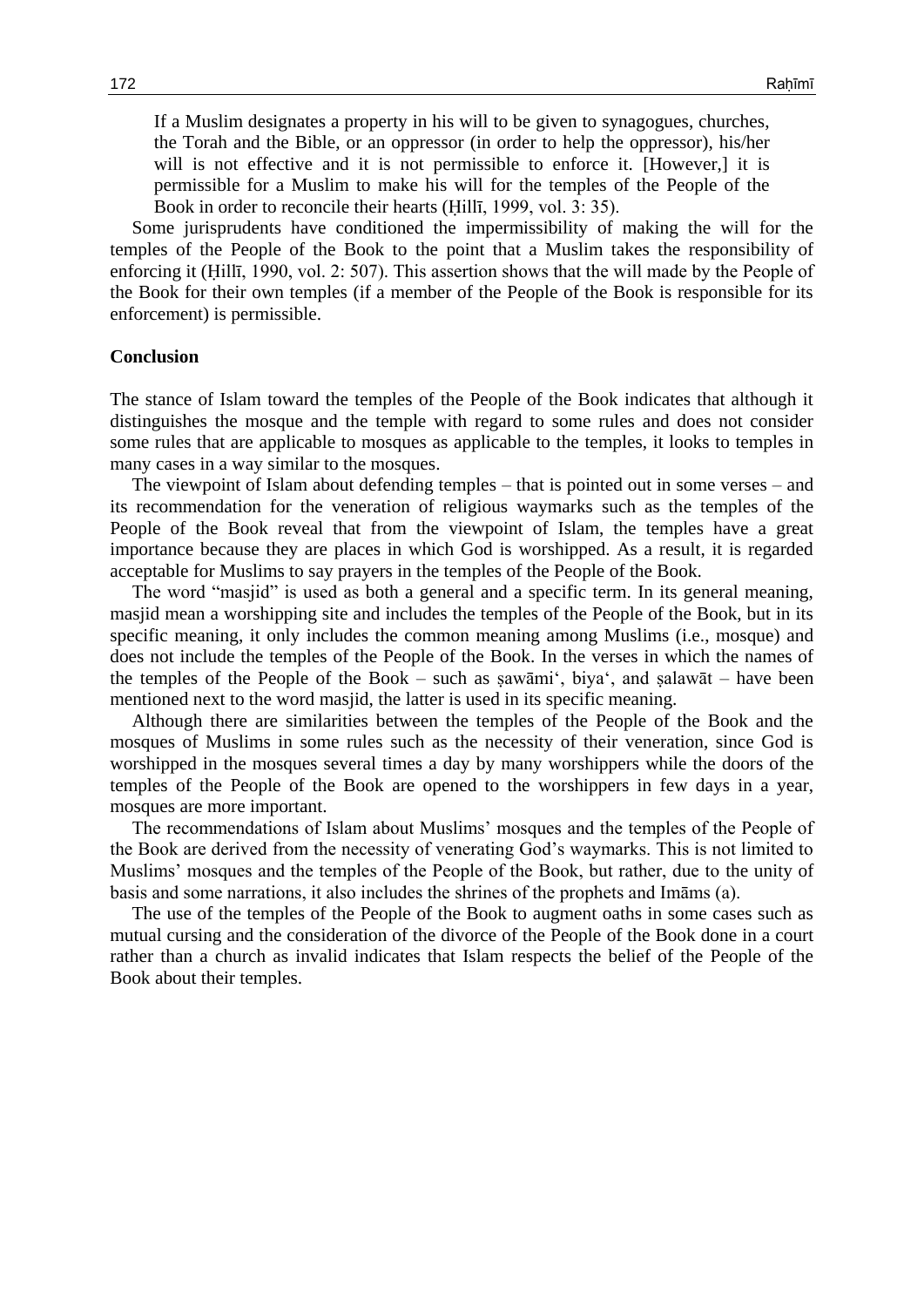## **References**

The noble Qur'ān

Āmulī, H. (1986), *Al-Ma'ālim al-ma'thūra*. Qom, The Author of the Book.

- 'Arāqī, A. (2002), *Al-Ma'ālim al-zulfī*. Qom, Al-Maṭba'a al-'Ilmiyya.
- Bahā'ī 'Āmilī, M. (1990), *Ḥurma dhabāyiḥ Ahl al-Kitāb*. Beirut, Mu'assisa al-A'lamī lil-Maṭbū'āt.
- Bahjat, M. (2007), *Istiftā'āt*. Qom, The Office of Āyatullāh Bahjat.
- Baḥrānī, H. (1995), *Al-Burhān fī tafsīr al-Qur'ān*. Tehran, Bi'that Foundation.
- Bahrānī, M. (1994), *Sanad al-'urwa al-wuthqā*. Oom, Suhufī Publications.
- Bahrānī Āl Safūr, Y. (1985), *Al-Hadā'iq al-nādira*. Qom, The office of Islamic Publications affiliated to the Jāmi'a Mudarrisīn of Oom Hawza
- Balāghī Najafī, M. (1999), *Tafsīr ālā' al-Raḥmān*. Qom, Bi'that Foundation.
- Barqī, A. (1993), *Al-Maḥāsin*. Qom, Dār al-Kutub al-Islāmiyya.
- Bayḍāwī, A. (1997), *Anwār al-tanzīl*. Beirut, Dār Iḥyā' al-Turāth al-'Arabī.
- Farāhīdī, Kh. (1990), *Kitāb al-'ayan*. Qom, Hijrat Publications.
- Fayḍ Kāshānī, M. (1986), *Al-Wāfī*. Iṣfahān, Imām Amīr al-Mu'minīn 'Alī (a) Library.
- Fayyāḍ Kābulī, M. (n.d.), *Ta'līq mabsūṭa 'alā al-'urwa al-wuthqā*. Qom, Maḥallātī Publications.
- Gīlānī, M. (1989), *Tuḥfa al-abrār al-multaqiṭ min āthār al-A'imma al-aṭhār*. Iṣfahān, Masjid Sayyid Mosque Publications.
- Hāshimī M. et al. (2005), *The culture of jurisprudence according to the Twelver Shī'a denomination*. Qom, The Institute of Islamic Jurisprudence Encyclopedia based on Ahl al-Bayt (a) Denomination.
- Ḥasanī, H. (1991), *Tārīkh al-fiqh al-Ja'farī*. Qom, Dār al-Kitāb al-Islāmī.
- Ḥillī, A. (1990), *Al-Muqtaṣar min sharḥ al-mukhtaṣar*. Mashhad, Majma' al-Buḥūth al-Islāmiyya.
- Ḥillī, Ḥ. (1999), *Taḥrīr al-aḥkām al-shar'iyya 'alā madhhab al-Imāmiyya*. Qom, Imām Ṣādiq (a) Institute.
- Id. (1992), *Muntahā al-maṭlab fī taḥqīq al-madhhab*. Mashhad, Majma' al-Buḥūth al-Islāmiyya.
- Ḥurr 'Āmilī, M. (1989), *Wasā'il al-Shī'a*. Qom, Āl al-Bayt Institute.
- Ibn 'Arabī, M. (n.d.), *Aḥkām al-Qur'ān*. n.p., n.p.
- Ibn Manẓūr, M. (1993), *Lisān al-'Arab.* Beirut, Dār al-Fikr lil-Ṭibā'a wa al-Nashr wa al-Tawzī'.
- Jaṣṣāṣ Rāzī, A. (1985), *Aḥkām al-Qur'ān*. Beirut, Dār Iḥyā' al-Turāth al-'Arabī.
- Kāḍimī, F. (n.d.), *Masālik al-afhām ilā āyāt al-aḥkām*. n.p., n.p.
- Kalāntar, M. (1990), *Ḥāshiyā Makāsib Shaykh Anṣārī*. Qom, Dār al-Kitāb Publications.
- Karakī, A. (1993), *Jāmi' al-maqāṣid*. Qom, Āl al-Bayt (a) Institute.
- Kulaynī, M. (1987), *Al-Kāfī*. Tehran, Dār al-Kutub al-Islāmiyya.
- Majlisī, M. (1990), *Biḥār al-anwār*. Beirut, Mu'assisa al-Ṭab'.
- Makārim Shīrāzī, N. (1994), *Tafsīr nimūna*. Tehran, Dār al-Kutub al-Islāmiyya.
- Id. (2000), *Al-Amthal fī tafsīr Kitābullāh al-munzal*. Qom, Imām 'Alī b. Abī Ṭālib (a) School.
- Miyānjī Malikī, M. (1980), *Badāyi' al-aḥkām fī tafsīr āyāt al-aḥkām*. Beirut, Mu'assisa al-Wafā'.
- Mudarrisī, M. (1999), *Tafsīr hidāyat*. Translated by a group of translators. Mashhad, Islamic Research Foundation of Āstān Quds Raḍawaī.
- Muṣṭafawī, Ḥ. (1982), *Al-Taḥqīq fī kalimāt al-Qur'ān al-karīm*. Tehran, Book Translation and Publication Center.
- Muṭahharī, M. (2005), *Collection of Master Muṭahharī's works*. Qom, Ṣadrā Publications.
- Najafī, M. (1984), *Jawāhir al-kalām fī sharḥ sharāyi' al-Islām*. Beirut, Dār Iḥyā' al-Turāth al-'Arabī.
- Id. (1994), *Majma' al-rasā'il*. Mashhad, Mu'assisa Ṣāḥib al-Zamān.
- Narāqī, A. (2001), *Rasā'il wa masā'il narāqī*. Qom, Narāqayn Congress.
- Qarā'atī, M. (2005), *Tafsīr nūr*. Tehran, the Cultural Center of Lessons from the Qur'ān.
- Qurashī, A. (1992), *Qāmūs Qur'ān*. Tehran, Dār al-Kutub al-Islāmiyya.
- Quṭb Rāwandī, S. (1985), *Fiqh al-Qur'ān*. Qom, Āyatullāh Mar'ashī Najafī Library.
- Rāghib Iṣfahānī, ῌ. (1992), *Mufradāt alfāẓ al-Qur'ān*. Beirut, Dār al-Thaqāfa.
- Rashīd Riḍā, M. (1993), *Al-Minār*. Beirut, Dār al-Ma'rifa.
- Sabziwārī, A. (1993), *Muhadhdhab al-aḥkām*. Qom, The Office of Āyatullāh Sabziwārī.
- Id. (n.d.), *Jāmi' al-aḥkām al-shar'iyya*. Qom, Al-Minār Institute.
- Ṣādiqī Tihrānī, M. (1998), *Al-Balāgh fī tafsīr al-Qur'ān*. Qom, Muallif Publications.